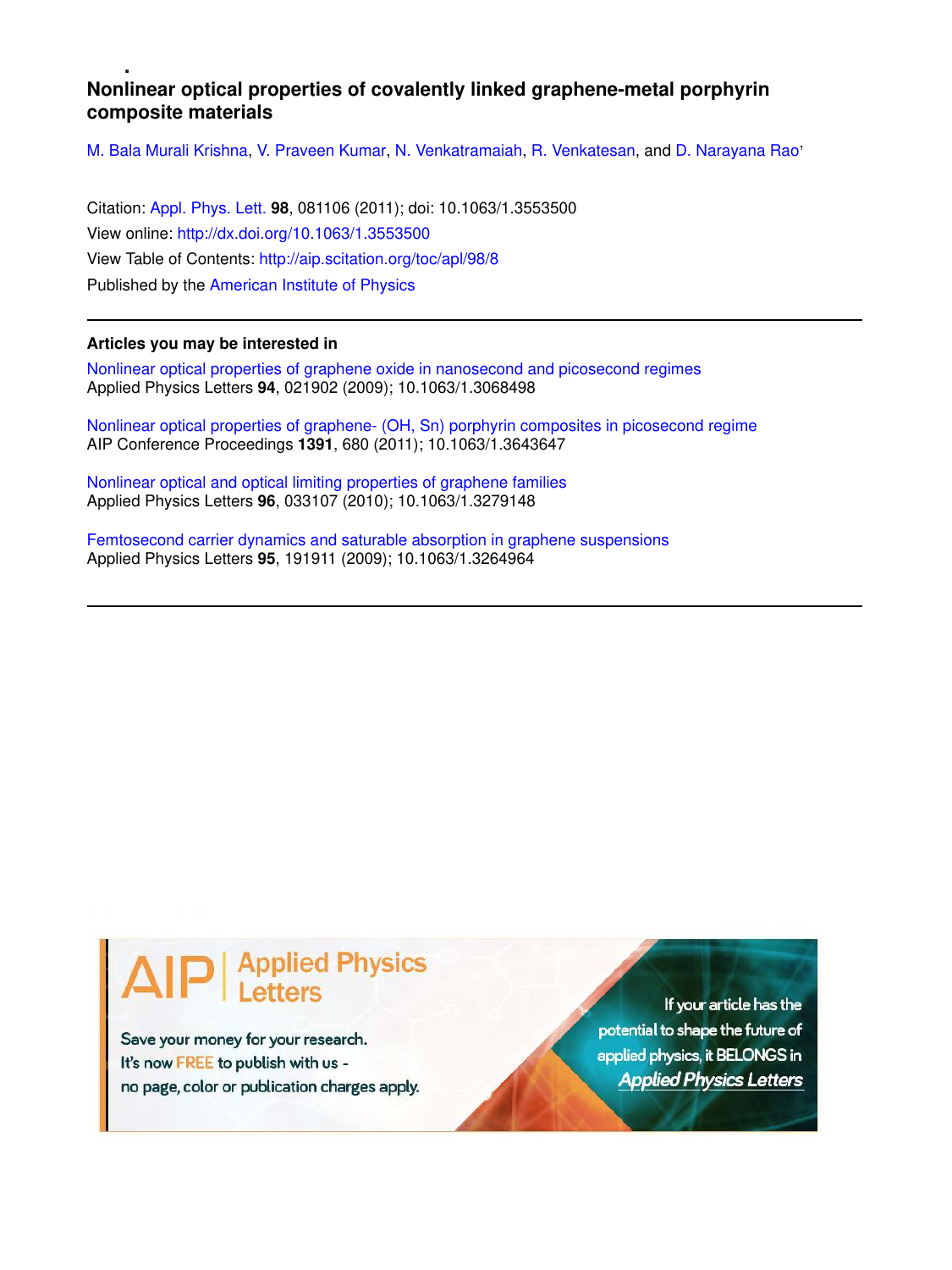## **Nonlinear optical properties of covalently linked graphene-metal porphyrin composite materials**

M. Bala Murali Krishna,<sup>1</sup> V. Praveen Kumar,<sup>1</sup> N. Venkatramaiah,<sup>2</sup> R. Venkatesan,<sup>2</sup> and D. Narayana Rao<sup>1,a</sup>

1 *School of Physics, University of Hyderabad, Hyderabad, Andhra Pradesh 500046, India* <sup>2</sup>*Department of Chemistry, Pondicherry University, Pondicherry 605014, India*

(Received 8 December 2010; accepted 14 January 2011; published online 23 February 2011)

The nonlinear optical (NLO) and optical limiting (OL) properties of covalently linked graphene-porphyrin composite materials were investigated using Z-scan technique in nanosecond regime. We observed enhanced NLO and OL properties of graphene-porphyrin composites in comparison to the individual graphene and porphyrins. The improved OL property of composites is attributed to energy transfer between porphyrin and graphene, which improved excited state absorption and nonlinear scattering. Nonlinear optical susceptibilities  $\chi(3)$  of graphene and graphene-porphyrin composites were, in the order of  $10^{-12}$  esu, measured using degenerate four wave mixing technique in nanosecond regime. High values of excited state absorption and two-photon absorption were observed for the composites. © *2011 American Institute of Physics*. [doi:10.1063/1.3553500]

Graphene is an emerging star in world of materials. Its atoms are arranged in a honeycomb network and exhibit remarkable electronic and mechanical properties usually justified by citing high mobility of its charge carriers, extremely high thermal conductivity, and high intrinsic breaking strength. Graphene, a one-atom-thick crystal of carbon, was isolated in  $2004$  using adhesive tape applied to graphite<sup>1</sup> and forms a basic building block for graphitic materials of all other dimensionalities such as zero-dimensional fullerenes, one-dimensional nanotubes, and three-dimensional graphite.<sup>2</sup> Now graphene is the only material which can compete with silicon based technology and may even overtake it in next coming years. The applications of graphene have been hindered by its poor solubility which is mainly caused by the high interlayer attraction energies. This problem can be overcome by the functionalization on the sheet surface by either a covalent or noncovalent method which opens new directions to introduce various organic molecules into graphene sheets.<sup>3</sup> Graphene sheets are extended conjugated systems that are 100–1000 times larger than the size of typical organic molecules; thus, the functionalization of these extended frameworks allows an entirely new library of organicgraphene composites to be created. Organic molecules with extensive  $\pi$ -electron delocalization show good nonlinear optical (NLO) properties.<sup>4,5</sup> Among many organic molecules, porphyrin is one of the most studied classes of compounds because of their importance and abundance in nature. Also porphyrins are attractive materials for many applications in nonlinear optics,<sup>6</sup> harvesters in solar cells,<sup>7</sup> photodynamic therapy,<sup>8</sup> etc. Porphyrins are very flexible and fine tune their optical properties through proper substituents such as metal and nonmetals. Earlier studies reveal that fullerenes and carbon nanotubes can efficiently be attached to the porphyrin molecules. Studies on porphyrin linked fullerene hybrid materials<sup>9</sup> reveal that covalent or noncovalent combinations of NLO materials may be a better approach to improve NLO properties than those of the blended samples or individual

components. It is well documented in the literature that large complex delocalized  $\pi$ -electron systems show good nonlinearities. Unlike synthesis and electronic applications of graphene materials, the linear and nonlinear optical and optoelectronic properties remain largely unexplored. There are a few research articles that have explored NLO properties: recently, Liu *et al.* studied graphene oxide in nanosecond and picosecond regimes,<sup>10</sup> Wang *et al.* showed broadband nonlinear optical response of graphene dispersions, $\frac{11}{11}$  and Dean and van Driel showed second harmonic generation in graphene and graphitic films.<sup>12</sup> Graphene and porphyrins having large  $\pi$ -electron conjugation are ideal to fulfill the requirement of a perfect nonlinear material. If it is possible to enhance the large optical nonlinearities through conjugation of delocalized  $\pi$ -electron systems such as graphene with porphyrin, it can open a new window for nonlinear optical applications.

High power laser sources have motivated an extensive research for designs of optical limiting (OL) systems for protection of sensors and eye. An ideal optical limiter should have linear transmittance at low incident light fluencies and should become opaque at high light levels. Large nonlinear response, low losses at wavelength of interest, good optical quality, and mechanical stability are essential characteristics of potential optical limiters. Strong optical power limiting properties have been observed in various materials such as carbon nanotubes,<sup>13</sup> C<sub>60</sub>, carbon-black suspension, porphyrins, metallophthalocyanines, glasses,<sup>14</sup> quantum dots, dendrimer molecules, oligothiophene-functionlized graphene,<sup>15</sup> and metal nanoparticles.<sup>16</sup> It has been shown that high nonlinearity induced scattering along with two photon absorption (TPA) and excited state absorption (ESA) can make a material an ideal optical limiter. This has prompted us to study a system that can provide large  $\pi$ -electron conjugation and hence large nonlinearity, can induce good nonlinear scattering, and can have strong TPA and excited state absorption. Such an ideal system has been realized by covalently linking porphyrin with graphene. In this paper, we report the nonlinear optical and optical limiting properties of pure graphene,

a)Electronic addresses: dnr.laserlab@gmail.com and dnrsp@uohyd.ernet.in.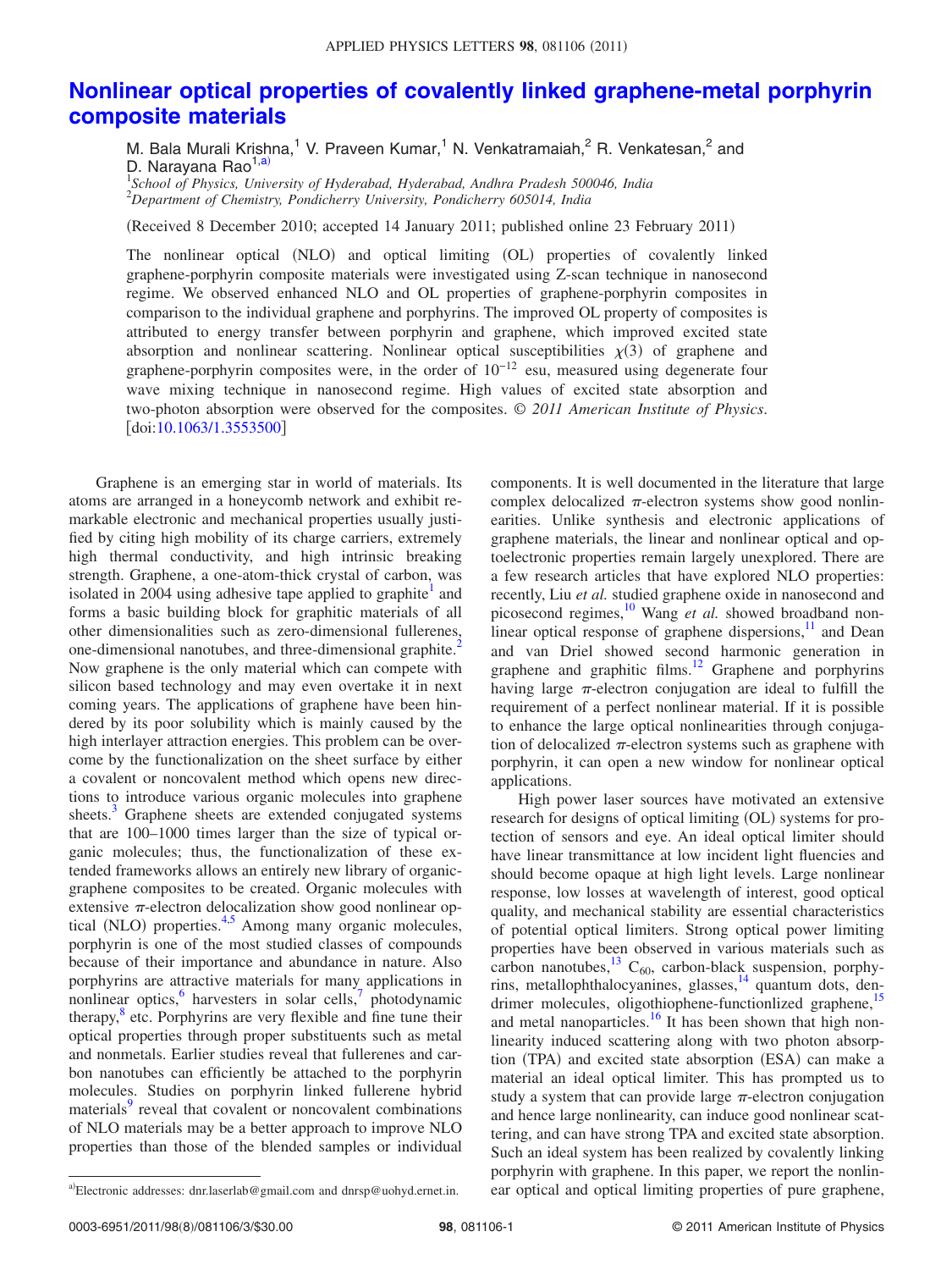

FIG. 1. (Color online) UV-visible absorption spectra of copper porphyrin  $(4.5 \times 10^{-6} M)$ , zinc porphyrin  $(4.5 \times 10^{-6} M)$ , graphene  $(0.018 \text{ mg/ml})$ , graphene-zinc porphyrin (0.018 mg/ml), and graphene-copper porphyrin (0.018 mg/ml) composites in DMF. The inset shows the variation of copper porphyrin absorbance with concentration at 421 nm peak wavelength. The straight line is a linear fit to the experimental data.

zinc porphyrin, copper porphyrin, and their composites graphene-zinc porphyrin and graphene-copper porphyrin.

The absorption spectra were studied by UV-visible spectrometer (JASCO V-670) and the nonlinear absorption and optical limiting properties through the standard through the standard open aperture Z-scan technique.<sup>17</sup> The NLO and OL properties of graphene and its composites with porphyrin were studied using 6 ns, 532 nm, and 10 Hz Nd:YAG laser (model-INDI40, Spectra Physics). Figure 1 shows UVvisible absorption spectra of composite materials, individual porphyrins, and graphene. Graphene absorption peak at 268 nm agrees well with the literature value.<sup>15</sup> Copper porphyrin has absorption peak at 421 nm and graphene-copper porphyrin composite has absorption peaks at 266 and 423 nm. Zn porphyrin has absorption peak at 429 nm and graphene-zinc porphyrin composite has absorption peaks at 267 and 431 nm. Absorption peaks at 267 and 431 nm in graphene-zinc porphyrin composite were suppressed while these peaks get enhanced in graphene-copper porphyrin composite indicating the tunability of optical properties though different substituents in porphyrin molecules. For the present studies graphene



FIG. 3. Schematic energy-level diagram of graphene-porphyrin composite and its simplified model.

and graphene-porphyrin composite suspensions were prepared in dimethylformamide (DMF). To find out the concentration of graphene and porphyrins in the composite materials, we recorded absorption spectra for porphyrins and graphene separately at various concentrations and draw the absorbance versus concentration calibration curves. Matching the absorbance value with that of graphene-porphyrin composite, we estimated the porphyrin and graphene contents in the composite as 0.037 mg/ml  $(5 \times 10^{-5}M)$  and 0.163 mg/ml, respectively.

Third order optical nonlinear susceptibilities of pure porphyrins, graphene, and composite materials were studied by standard DFWM in the boxcar geometry.<sup>18</sup> We have taken 0.2 mg/ml of composite material for all nonlinear optical experiments. The sample was filled in 1 mm cuvette. The beam waist is about 27  $\mu$ m. Linear transmittances of graphene, copper porphyrin, zinc porphyrin, graphenecopper porphyrin, and graphene-zinc porphyrin composites were 84.9%, 97.1%, 86.8%, 74.7%, and 79.5%, respectively. Figure 2 shows the open aperture nanosecond Z-scan results of pure graphene, copper and zinc porphyrins, and graphenecopper and zinc porphyrin in DMF with concentration of 0.2 mg/ml at an input intensity of 0.3 GW/cm<sup>2</sup> . The normalized transmission curves of the pure and composites show ESA and TPA, leading to reverse saturable absorption behavior in the nanosecond time scales. In order to determine the linear and nonlinear absorption parameters and excited state lifetime, we have assumed a three level model for the graphene because of its metallic behavior as shown in Fig. 3. As normally done for the porphyrin molecules, we have taken a five level model with  $1/\tau_{isc}$ , intersystem crossing rate, to include the contribution of triplet states  $T_1$  and  $T_n$ . For the composite



FIG. 2. (Color online) Open aperture Z-scan curves of copper porphyrin, zinc porphyrin, graphene, graphene-zinc porphyrin, and graphene-copper porphyrin composites in DMF with input intensity of 0.3 GW/cm<sup>2</sup> at 532 nm in nanosecond regime. Red lines represent theoretical fittings.



FIG. 4. (Color online) (a) Scattering signal with input intensity of graphene and graphene-porphyrin composites. (b) Optical limiting curves of copper porphyrin, zinc porphyrin, graphene, graphene-zinc porphyrin, and graphene-copper porphyrin composites in DMF at 532 nm in nanosecond.